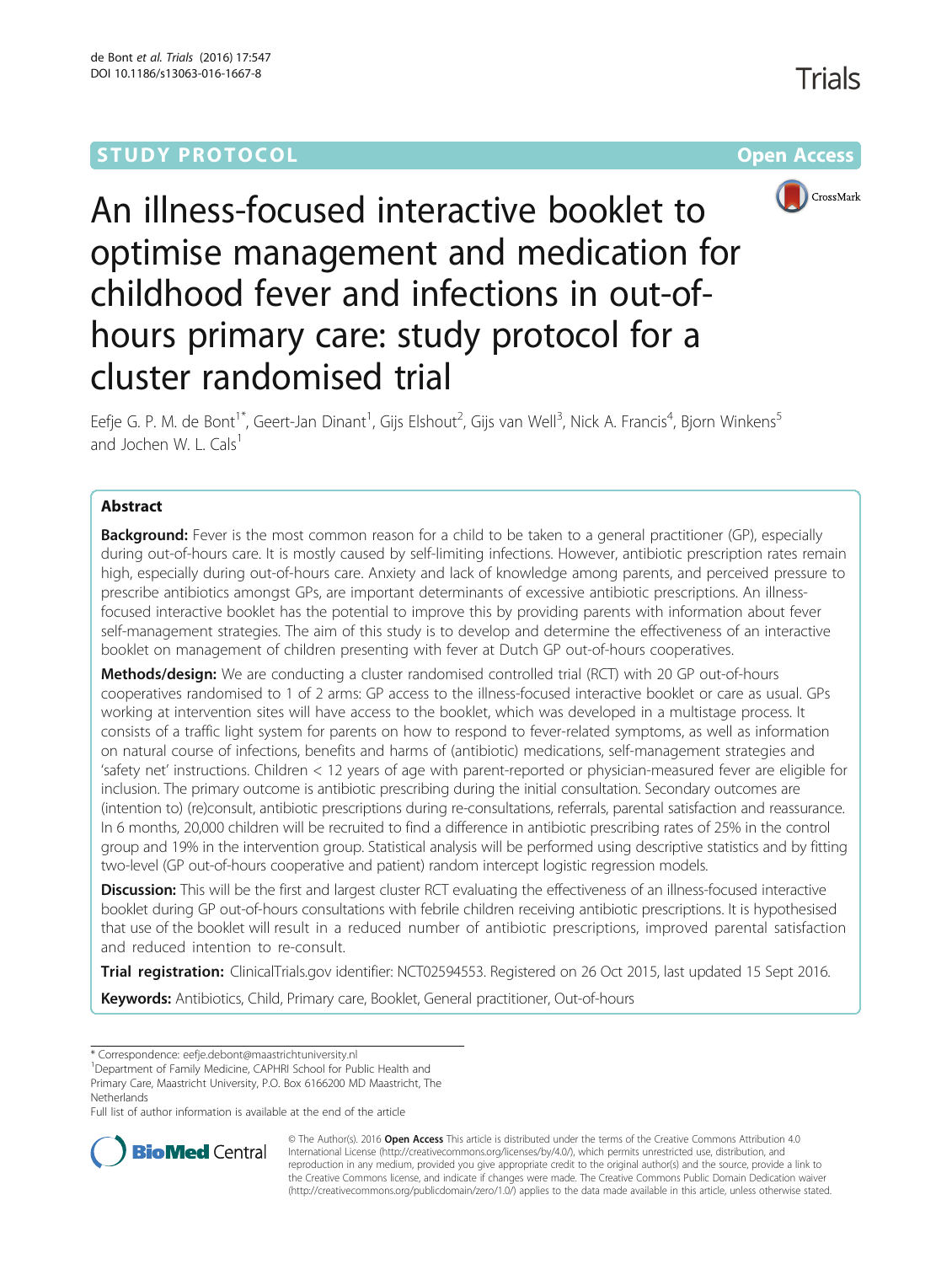## Background

Fever is the most common reason for a child to be taken to a general practitioner (GP). Childhood infections constitute 60% of the annual general practice consultation rates for children younger than 1 year old and approximately 30% for children up to 15 years of age [[1\]](#page-8-0). These rates are even higher during out-of-hours care because fever typically rises during the day [\[1](#page-8-0)–[3\]](#page-8-0).

In most cases, fever is caused by a benign (viral) infection, and general recommendations given by the GP are sufficient. However, one in three to four children who visit a GP out-of-hours centre because of a fever receive an antibiotic prescription. Most often, this is unnecessary and not recommended in guidelines [\[4](#page-8-0), [5](#page-8-0)]. Additionally, these prescription rates are nearly twice as high as prescription rates during routine office hours [\[6](#page-8-0)].

Previous studies showed that antibiotic prescribing is strongly influenced by patients' expectations and that GPs experience pressure from patients to prescribe antibiotics [[7\]](#page-8-0). Parents who visit a GP are often concerned about harmful consequences of fever and serious infections, especially when presenting to a GP on call who is not their personal GP. In many cases, these concerns are the result of these parents' lack of experience and knowledge about fever [[2\]](#page-8-0). Their worries are increased by a rising temperature but also by conflicting information on how to manage fever from different health care providers, websites or people in their surroundings [[8\]](#page-8-0). Parents search for reassurance, especially when fever is accompanied by other symptoms.

Although GPs sometimes feel pressured to prescribe antibiotics, most parents of a febrile child in fact do not expect antibiotics. They are, however, in search of reassurance and consistent, reliable information about fever, specific symptoms and self-management strategies [[9\]](#page-8-0). Nevertheless, conveying evidence-based information to patients on the cause of symptoms, natural course of the symptoms, and the expected benefits and harms of treatment is challenging for GPs, especially in timepressured consultations in the evening and night [\[10](#page-8-0)]. GPs perceive that children with a fever account for a high workload during out-of-hours care [[11\]](#page-9-0). This can lead to frustration and a diagnostic challenge due to the low incidence of serious conditions and a lacking longterm relationship during out-of-hours care. These factors play an important role in GPs' decisions when they prescribe antibiotics to children during out-of-hours care because only few children do have a serious infection such as pneumonia, meningitis or complicated urinary tract infection. Concern about missing these serious infections helps drive fear, consulting and prescribing behaviour. However, empowering parents and teaching them alarm symptoms minimises the risk of missing serious infections and helps to not routinely prescribing antibiotics [\[11\]](#page-9-0).

Illness-focused interventions recognise the importance of non-medical influences on the decision to consult or to prescribe antibiotics. Exploring the illness experience of parents of children with fever and infections may have potential because it specifically addresses the concerns and questions that parents have when their child is sick. Moreover, it may offer the GP a way to convey consistent written information, enhancing their selfmanagement and providing them with 'safety net' advice when they return home with clear instructions in what case to return or seek contact again [\[12\]](#page-9-0). An illnessfocused GP-parent information exchange tool consisting of an interactive booklet has the potential to provide parents with information about symptoms and fever management as well as consistent information during GP consultations [\[13](#page-9-0), [14](#page-9-0)]. A strong safety net advice provided in a booklet can hypothetically also provide a disease-focused solution to GPs by providing them with a way to reduce diagnostic uncertainty with these children, thereby also reducing the number of 'better safe than sorry' antibiotic prescriptions [[15\]](#page-9-0).

In summary, anxiety and lack of knowledge among parents, as well as perceived pressure to prescribe antibiotics during time-pressured and diagnostically challenging consultations among GPs, are important determinants of excessive antibiotic prescriptions for febrile children and of inconsistencies in providing care to this vulnerable group of patients. The aim of the Childhood Infections Limburg (CHILI) study is therefore to develop and determine the effectiveness of an illnessfocused interactive fever booklet for parents on the management (antibiotic prescriptions, [re-]consultations and intention to re-consult, referral rates, parental satisfaction and self-reported adverse events) of children presenting with fever at Dutch GP out-of-hours cooperatives, as well as on relevant parental outcomes (satisfaction and reassurance). It is hypothesised that the use of an interactive booklet during consultations for febrile children at GP out-of-hours centres will result in a reduced number of antibiotic prescriptions, improved parental satisfaction and reduced intention to re-consult.

# Methods/design

We will conduct a cluster randomised controlled trial (RCT) with randomisation on the level of GP out-ofhours cooperative. Recruited GP out-of-hours cooperatives will be randomised to one of two arms: GP access to the illness-focused interactive booklet or care as usual.

## **Objectives**

In this study, we will investigate the following research question: What is the effect of the pragmatic use of an interactive booklet in childhood fever related consultations for children <12 years, during GP out-of-hours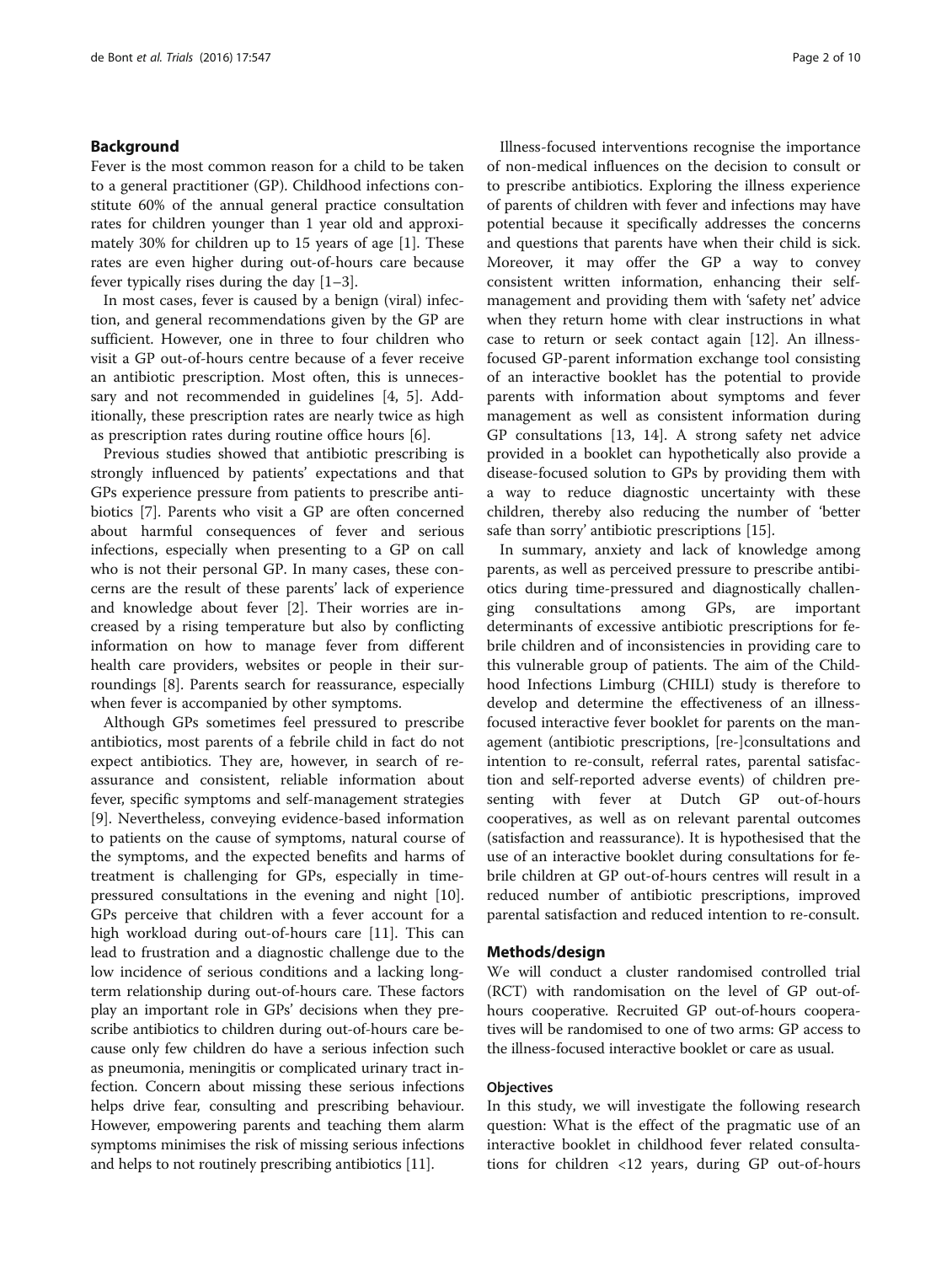care consultations on the primary and secondary outcome measures (outlined below)?

### Primary outcome measure

1. Antibiotic prescribing rate during the initial consultation

# Secondary outcome measures based on the complete sample

- 2. Re-consultation rate at the GP out-of-hours cooperative for the same illness episode within 2 weeks of the initial consultation
- 3. Antibiotic prescribing rate during re-consultations at the GP out-of-hours cooperative within 2 weeks of the initial consultation
- 4. Re-consultations for fever and fever-related conditions at the GP cooperative during out-of-hours care during the 6-month study period
- 5. Referral to secondary care during the initial consultation and for the same illness episode within 2 weeks of the initial consultation

## Secondary outcome measures based on telephone survey

- 6. Parent-reported re-consultation rate at their own GP during routine daytime hours for the same illness episode within 2 weeks of the initial consultation
- 7. Parent-reported antibiotic prescribing during reconsultations at their own GP during routine daytime hours for the same illness episode within 2 weeks of the initial consultation
- 8. Parent-reported hospital admission for that illness episode within 2 weeks of the initial consultation
- 9. Parent-reported satisfaction with care and parentreported satisfaction with providing written information materials (including the interactive booklet)
- 10.Parent-reported intention to re-consult the out-ofhours GP centre for a future similar illness episode

# Development of the intervention

The illness-focused interactive booklet was developed in a multistage process (see Fig. 1). This process was based partially on the development of a previous booklet for upper respiratory tract infections in children that was proven to be effective [\[16](#page-9-0)]. First, a nationwide survey among parents of young children was conducted to obtain insight into parental knowledge, attitudes and practices regarding fever management [[2](#page-8-0)]. Second, a more in-depth exploration of determinants and influencing factors of GP out-of-hours consultations was performed in focus group sessions and semi-structured interviews

with parents, GPs and triage nurses working or consulting during out-of-hours GP care [[9,](#page-8-0) [11](#page-9-0)]. Through this body of research, we identified a number of themes focused on 'What do parents want when their child has a fever?' and 'What do GPs need to provide regarding evidence-based information during childhood fever consultations aimed at the illness experience of parents?' We developed an illness-focused interactive booklet based on these themes, helped by existing guidelines and expert discussions. The booklet contains the following sections:

- A traffic light system for fever in general with advice on when to consult (red) and information on selfmanagement strategies (green, orange) for childhood fever in general, as well as specific traffic lights for upper respiratory tract infections (cough, cold and sore throat), acute otitis media (earache) and gastrointestinal symptoms (abdominal pain, vomiting and diarrhoea), helping parents to know when to (re)consult and providing them with selfmanagement strategies as well as a safety net
- Information on the benefits and harms of antibiotic treatment (helping parents to make a balanced choice between necessary and unnecessary/ undesired uses of antibiotics)

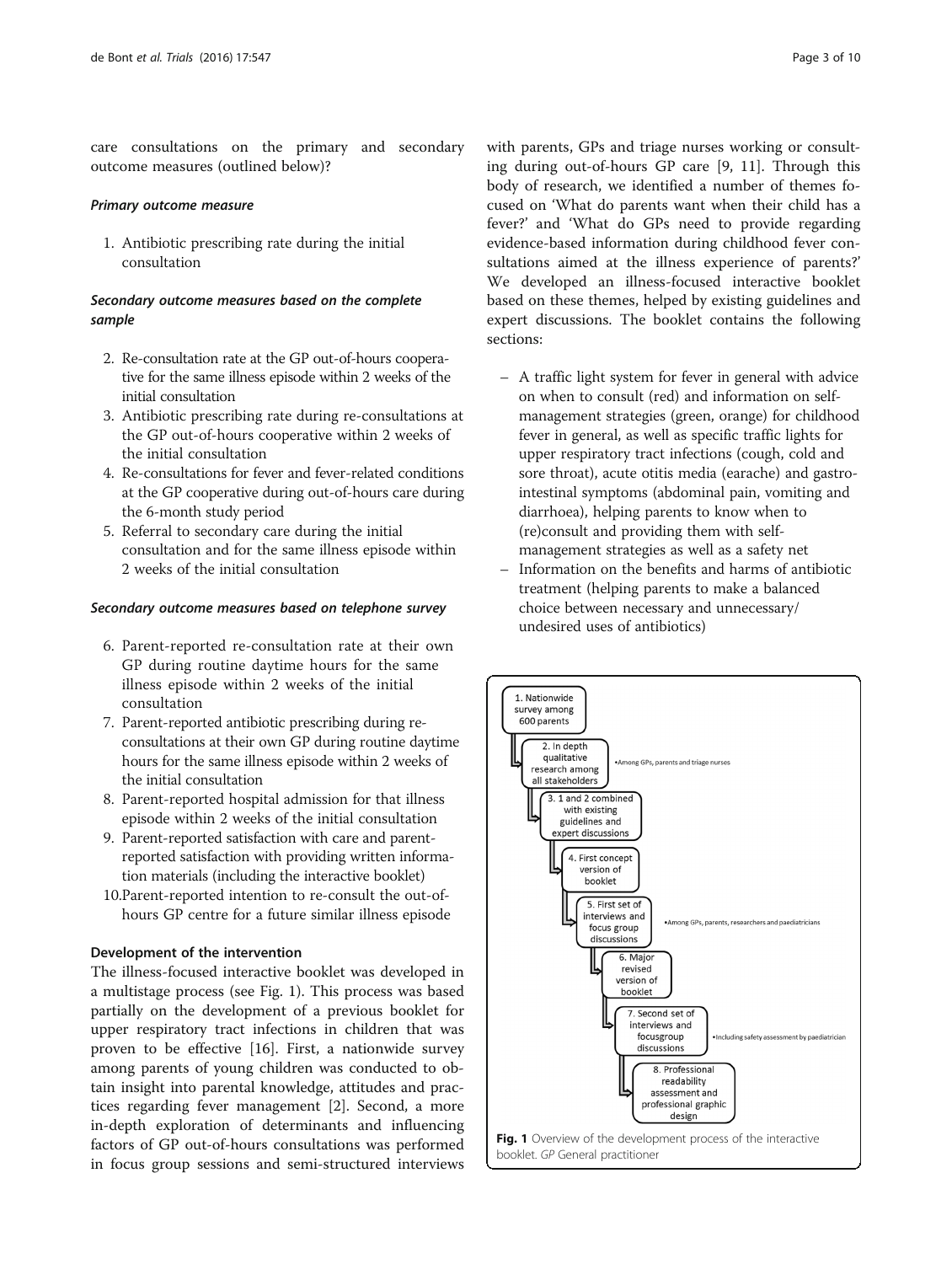- An overview of natural duration of common infections in children with a figure displaying the average duration as well as the number of days when 90% of children are free of symptoms (helping parents to set realistic expectations on how long their child's illness may last)
- A table with weight-banded paracetamol dosage schemes (helping parents to provide their child with a safe yet effective dose of analgesics if these are required)
- Advice and information on febrile convulsions and skin rash (helping parents to recognise alarm symptoms and differentiate these from other benign and common symptoms)
- Safety net advice for fever in general as well as safety net advise for the different common infections (helping GPs to create a safety net and helping parents to act upon alarm symptoms so that children who do develop a serious infection are recognised without any delay and complications)

Semi-structured interviews were held to discuss pilot version of the booklet with GPs, paediatricians and parents. The booklet was then revised in accordance with the feedback that was agreed on by the research group. Subsequently, the readability of the booklet was assessed and, when necessary, adapted by a professional language expert, including an assessment specifically focused on readability for lay persons. After this, another round of semi-structured interviews was held. Finally, the layout of the booklet was professionally adapted.

The booklet incorporates existing information about fever, alarm symptoms, use of antipyretics and antibiotics, and specific infectious diseases that frequently occur in childhood in combination with fever, such as upper respiratory tract infections, otitis media, urinary tract infections and gastro-enteritis [\[17](#page-9-0)]. The content of this information is similar to the information which is already provided by GPs during care as usual. The main difference with these existing sources of information is the use of a traffic light system where symptoms and the advice belonging to those symptoms are incorporated in the categories green, orange and red, from most harmless to most urgent, respectively. Use of such a traffic light system can also be found in the international National Institute for Health and Care Excellence guideline, where the traffic light is disease-focused and aimed at health care professionals instead of parents [[1\]](#page-8-0). The major difference is that this booklet is illness-focused, meaning it is specifically aimed at parents and their unique illness experience and decision to consult a GP. Making this information available in the consulting room may facilitate communication about caring for a febrile child and address misconceptions GPs still hold about parents and patients expecting antibiotics. The interactive part of the booklet therefore implies that it is designed to facilitate the exploration of the illness experience of parents of children with fever and common infections to help GPs to specifically address these concerns and questions that parents have when their child is sick and preventing 'better safe than sorry antibiotic prescriptions' in these consultations during out-of-hours care.

Our previous qualitative work among parents having visited out-of-hours care revealed that most parents are in search of consistent, reliable information about fever and specific symptoms, which they often do not find on the Internet. Most parents did not receive written information from their GP during the consultation, but most suggested that information about alarm symptoms and self-management strategies would be helpful and that it would be important that this information come from one comprehensible and reliable information source without inconsistencies. Hence, another major difference with current available information sources is the fact that all the information is incorporated into one booklet which can be physically handed to and discussed with parents.

## Setting

Since 2000, GP out-of-hours care in The Netherlands has been provided by approximately 120–130 large-scale GP cooperatives, varying from 50 to 200 GPs [\[18\]](#page-9-0). These cooperatives cover primary care by rotating shifts of GPs during evenings, nights and weekends. This means that in almost every consultation, GPs and parents or patients have not met in previous clinical encounters. Out-of-hours care is defined as primary care provided beyond office hours every day between 5 p.m. and 8 a.m. and the entire weekend [[18\]](#page-9-0). GP out-of-hours centres are essentially intended for urgent help requests that cannot wait until the next day [[19\]](#page-9-0). There will be 20 large, rural and urban GP out-of-hours centres participating in this study, spread across The Netherlands.

## Randomisation

A cluster RCT design was chosen to reduce the risk of contamination. On the basis of benchmark data provided by the national organisation of out-of-hours care (InEen), the participating GP out-of-hours cooperatives will be stratified by size (10 small vs. 10 large cooperatives, with a cut-off point of fewer or more than 20,500 consultations/year) to ensure equal distribution of size between the intervention and control groups. Should the stratification not result in two equal groups of ten, the cut-off point will be reconsidered. An independent researcher who is not involved in the project will perform computer-based randomisation. Random permuted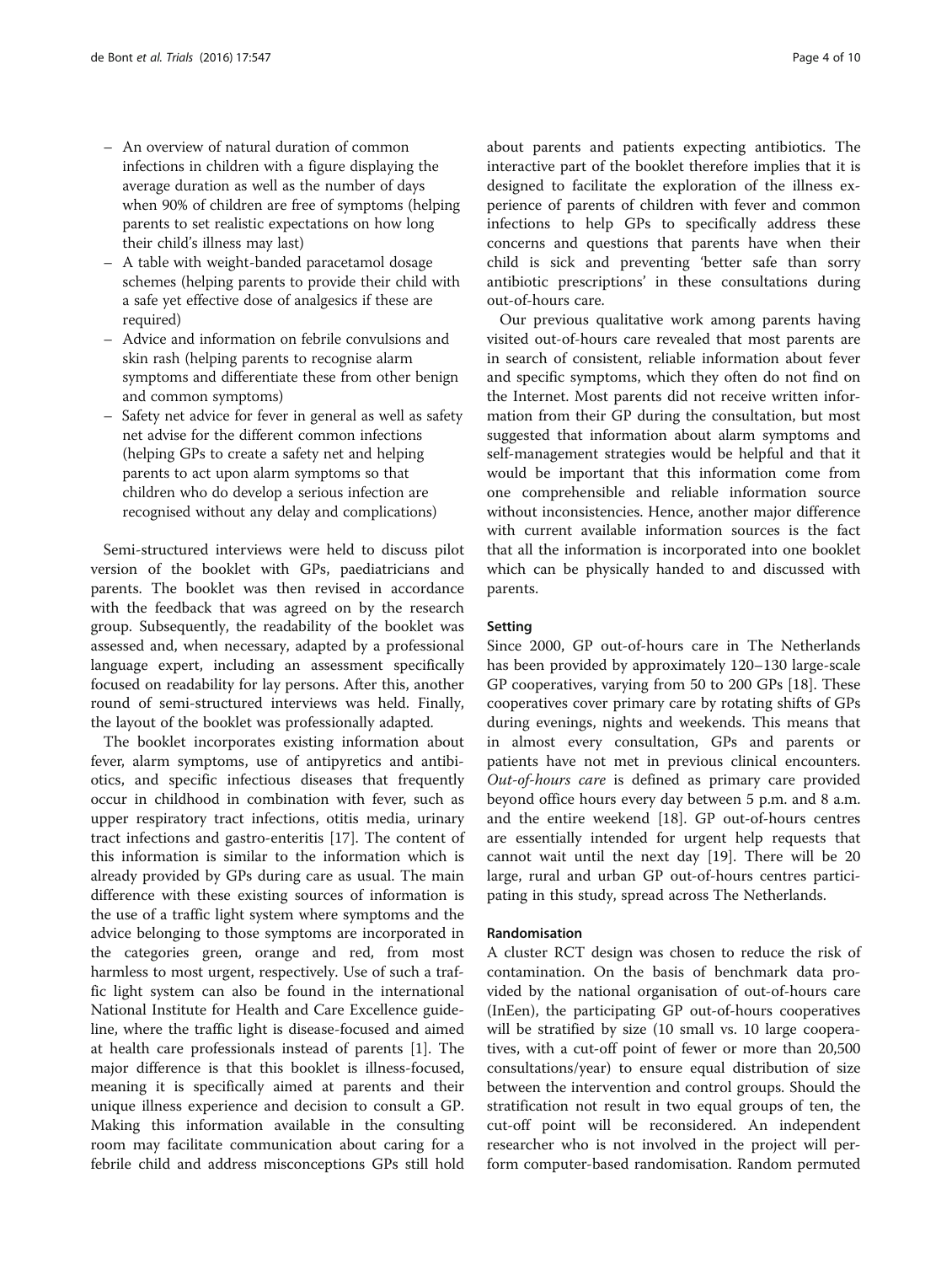blocks of two will be generated. This will create ten groups of two GP out-of-hours cooperatives and ensure equal distribution of the intervention and control situations. The randomisation process is graphically presented in Fig. 2. The randomisation outcome will be kept securely, and allocation for each cooperative will be provided only after the cooperative has agreed to participate and the stratification variables are provided to the independent researcher.

## Sample size

To inform the required sample size, we performed a retrospective cohort study to determine the number of children visiting a GP out-of-hours cooperative [\[4\]](#page-8-0). We identified 17,170 contacts for children younger than 12 years of age. Of these, 5343 (31.1%) were feverrelated, and 70% of these fever-related contacts resulted in a face-to-face consultation based on data of all contacts of 1 cooperative providing care to approximately 270,000 inhabitants. This led to a total of 3738 consultations during 1 year and an average of 15 consultations per day for children with fever and fever-related conditions. The average antibiotic prescription rate we found during this cohort study was 25%, which we set as our baseline prescription rate. Additionally, in those out-ofhours centres which consented to participate in the trial, we performed a pilot study of 1 week to further investigate consultation rates, with the main consideration that GP out-of-hours centres do vary in size. During this pilot study, we found an average of six fever-related consultations for children per day per out-of-hours centre. On the basis of the pilot study and the retrospective



cohort study, we assumed that 1000 children per cooperative could be included in 6 months, including the peak infection winter months.

The primary outcome is the antibiotic prescribing rate during the initial consultation (dichotomous). The required number of clusters and participants was based on the following assumptions: (1) intra-cluster correlation coefficient (ICC) of 0.01, based on a study that describes the distribution of intra-class correlation coefficients with reference to research in primary care  $[20]$  $[20]$ ;  $(2)$  alpha of 0.05, power of 0.80;  $(3)$  proportion of antibiotic prescriptions in the control group of 25% and a proportion of 19% in the intervention group (6% minimal clinical relevant difference), based on the fact that we would thereby reduce the number of children receiving an antibiotic prescription from one in four to one in five to six; and (4) 10% loss to follow-up and 10% efficiency loss based on unequal cluster sizes [\[21](#page-9-0)]. We estimated we would need to include 1000 children per cluster (GP out-of-hours cooperative) within 6 months, resulting in a need for 20 clusters to acquire the same power as an individual RCT (with an effective sample size of 737 patients in both the intervention and control groups; 1474 in total). Hence, the total recruitment target for this cluster RCT is 20.000 children recruited at 20 GP out-of-hours centres (10 control, 10 intervention). The chosen reduction in antibiotic prescribing of 6% is arbitrary, and one could consider that any reduction in antibiotic prescribing that results from a low-cost, easy-to-implement intervention is clinically relevant in an era of rising antibiotic resistance.

### Recruitment

We will recruit 20 GP out-of-hours cooperatives that are going to participate and cluster randomise them either to GP access to the illness-focused interactive booklet or to care as usual (see Table [1\)](#page-5-0). All GPs working at the participating GP out-of-hours centres that are in the intervention group (interactive booklet) will be introduced to the study content. GPs are subsequently instructed and trained by means of written instructions on how to use the booklet during consultations.

All cooperatives that will be recruited have to be working with the software system that will be used for data collection (Call Manager; Labelsoft Clinical IT B.V., CompuGroup Medical AG, Phoenix, AZ, USA). We will further specifically recruit cooperatives based on (1) their geographical location in The Netherlands to ensure widespread recruitment across the country and (2) the socio-economic status of the community in which they are providing care, to ensure that the sample will be representative of the rest of the country.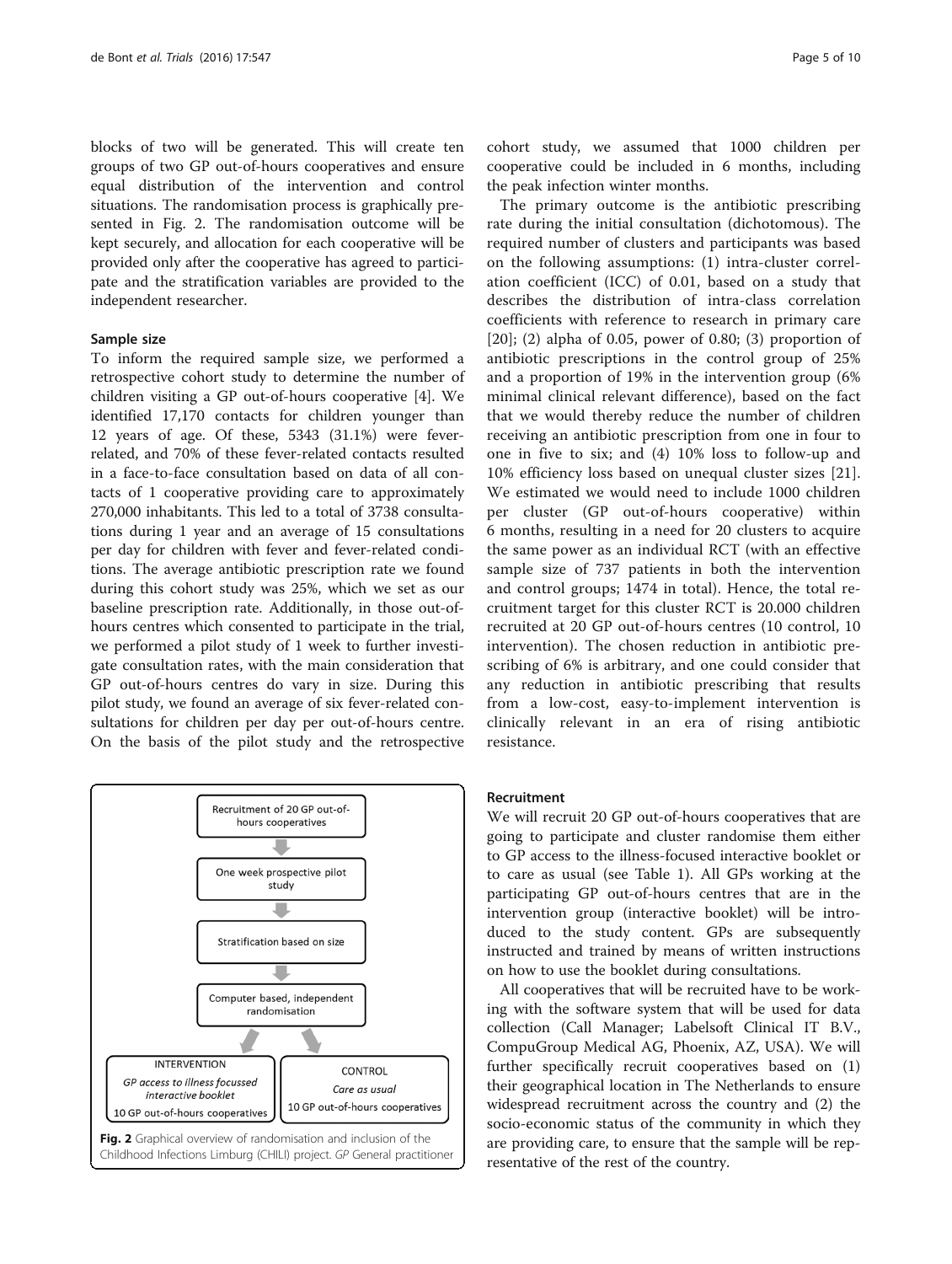<span id="page-5-0"></span>Table 1 Overview implementation booklet using a cluster randomised controlled trial according to Standard Protocol Items: Recommendations for Interventional Trials (SPIRIT) guidelines

| Centre/Month         | Allocation |  | я |  |  |
|----------------------|------------|--|---|--|--|
| GP cooperative 1-10  |            |  |   |  |  |
| GP cooperative 11-20 |            |  |   |  |  |

Green represents the control groups and blue the intervention groups. Baseline measurements will take place before implementation of the intervention. Measurement of the primary outcome and secondary outcomes based on the complete sample will go on automatically during the complete study period. The O represents a period of 2 weeks during which data on secondary outcomes based on the telephone survey will be collected

The booklet will be used during consultations with febrile children at the GP out-of-hours cooperative. The child's symptoms will determine which information and advice parents receive from the GP. Inclusion criteria are age between 3 months and 12 years and the GP deciding this is a fever-related consult. The child's temperature has to be measured by parents in advance of the consultation or by GPs during consultations. We specifically choose a subjective term for fever and not a temperature cut-off point, because parents' considering their child to have a fever is, in our opinion, just as important as an actual clinical fever in light of the illness-focused intervention in this study.

The primary outcome data will be collected in a coded, automatic manner and will be supplied by an independent party that is responsible for the electronic patient file software (Labelsoft Clinical IT B.V.). Because providing written information about a disease can be considered a variation of care as usual, and because we will not be able to trace the data back to individual patients, the ethics committee waived the requirement of obtaining written informed consent during the consultation. Registration of the primary outcome (antibiotic prescriptions during the initial consultation) and secondary outcomes based on the complete sample ([re-]consultations during out-of-hours care, antibiotic prescriptions during re-consultations at the GP out-of-hours cooperative, and referral to secondary care) will be based on the electronic database. Parents and GPs are informed about the study through posters at the out-of-hours centre. We will also collect data on secondary outcomes using a telephone survey (intention to re-consult, parental satisfaction with care and the booklet, antibiotic prescriptions during re-consultations at their children's personal GP, and selfreported adverse events) at three moments during a period of 2 weeks during months 2, 4 and 6. During these 2-week periods, parents of febrile children participating in the main study will receive a letter from the triage nurse in the waiting room explaining the study content. Parents

are asked to provide informed consent to participate in a telephone survey after 2 weeks. Participation in the telephone survey will be completely voluntary, meaning parents in the intervention group will receive the booklet during their consultation, regardless of whether they consent to participate in the telephone survey.

# Outcome measurement Primary outcome measure

1. Antibiotic prescribing rate during the initial consultation (baseline/index consultation, dichotomous scale; number of participants with an antibiotic prescription)

# Secondary outcome measures based on the complete sample

- 2. Re-consultation rate at the GP out-of-hours cooperative for the same illness episode within 2 weeks of the initial consultation (within 2 weeks of initial consultation, number of re-consultations)
- 3. (Antibiotic) prescribing rate within 2 weeks of the initial consultation (hence including antibiotic prescriptions during re-consultations) at the GP out-of-hours cooperative (within 2 weeks of initial consultation, dichotomous scale; number of participants with an [antibiotic] prescription)
- 4. (Re-)consultations for fever and fever-related conditions at the GP cooperative during out-of-hours care during the 6-month study period (during complete study period of 6 months, number of consultations and re-consultations)
- 5. Referral to secondary care during the initial consultation and for the same illness episode within 2 weeks of the initial consultation (during index consultation and re-consultations within 2 weeks, number of referrals)

## Secondary outcome measures based on the telephone survey

- 6. Parent-reported re-consultation rate at their own GP during routine daytime hours for the same illness episode within 2 weeks of the initial consultation (during telephone survey within 2 weeks of initial consultation, number of self-reported re-consultations)
- 7. Parent-reported antibiotic prescribing during re-consultations at their own GP during routine daytime hours for the same illness episode within 2 weeks of the initial consultation (during telephone survey within 2 weeks of initial consultation, dichotomous scale; number of self-reported [antibiotic] prescriptions)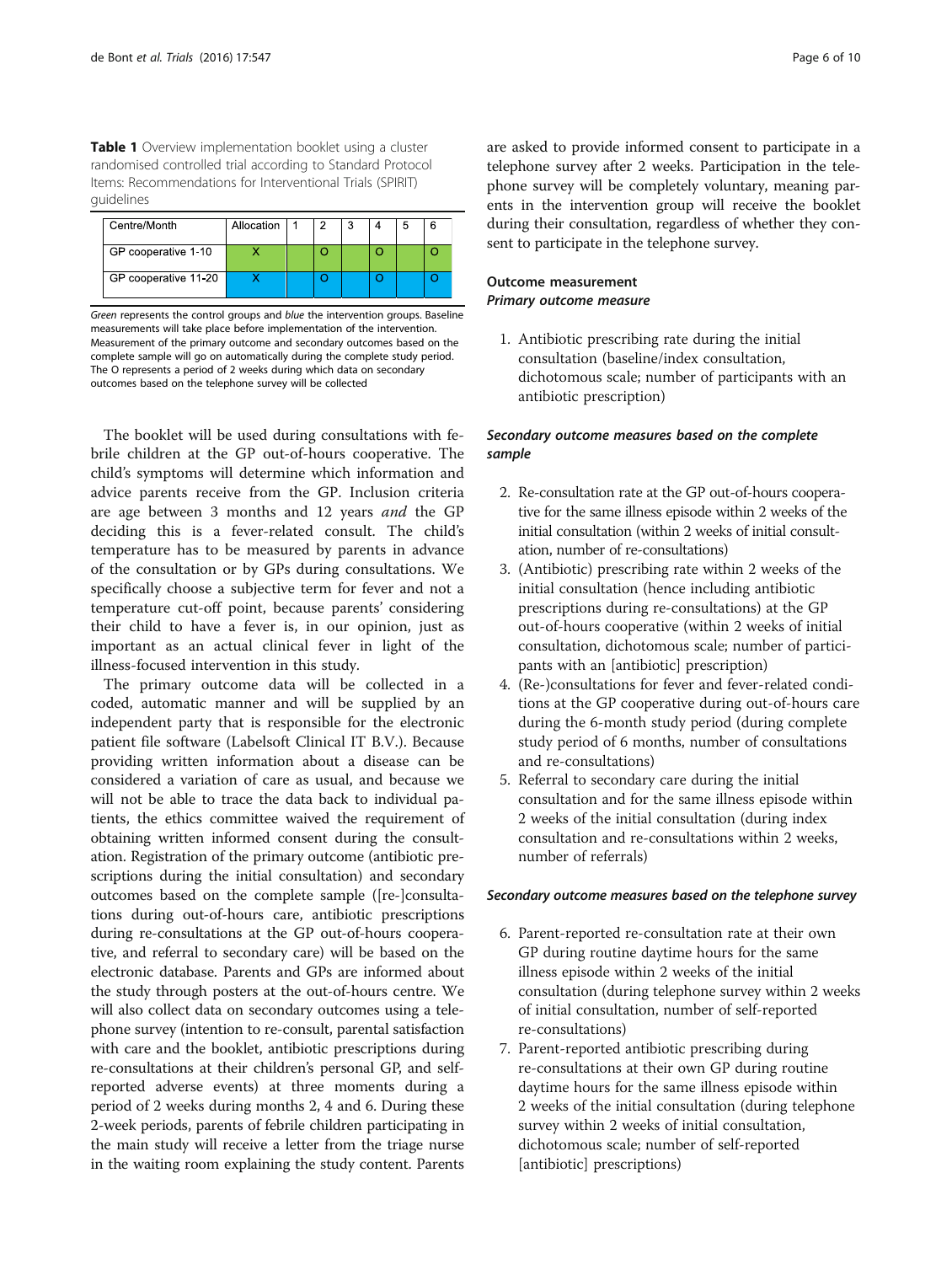- 8. Parent-reported hospital admission for that illness episode within 2 weeks of the initial consultation (during telephone survey within 2 weeks of initial consultation, dichotomous scale; number of selfreported hospital admissions)
- 9. Parent-reported satisfaction with care and with provision of written informational materials (during telephone survey within 2 weeks of initial consultation, dichotomous scale and visual analogue scale [VAS] score 1–10 on reassurance and satisfaction with care)
- 10.Parent-reported intention to re-consult the out-ofhours GP centre for a future, similar illness episode (during telephone survey within 2 weeks of initial consultation, dichotomous scale; number of parents with intention to re-consult for a future, similar illness)

## Data collection

During the complete study period from November 2015 to May 2016, we will collect anonymised data on baseline characteristics, antibiotic prescriptions, consultation rates and direct referrals to secondary care for febrile children from GP out-of-hours centre databases (Table [1](#page-5-0)). This is the complete study sample. Every time the GP processes patient information for a consultation of a child younger than 12 years of age, a pop-up screen will be displayed. GPs then have to answer the question, 'Did this child have a fever (at home or at the GP cooperative)?' (yes/no). The International Classification of Primary Care coding system will be used to map reasons for consultation. GPs in the intervention group will receive an additional pop-up after completing the consultation, to check whether or not they handed out the booklet. Because the primary outcome data will be collected in a coded, automatic manner and will be supplied by an independent party that is responsible for the electronic patient file software, there will be no data monitoring committee.

Data on secondary outcomes will be collected for a subsample using telephone surveys during three 2-week periods (Table [1](#page-5-0)). This will include parents of children also included in the main study. A triage nurse will provide parents with information about the study during their visits in these weeks. If parents give their consent, they will be asked to participate in a telephone survey 2 weeks after the initial consultation. Telephone surveys will be used to question parents about intention to reconsult in the same fever episode and in the future (yes/no), if they received and used antibiotics at reconsultation (yes/no), parental satisfaction (VAS scale), parental reassurance (reassured/not reassured and VAS scale), self-reported complications such as hospital admissions, consultations with their own GP before and after the out-of-hours consultation, and their opinion about the booklet (VAS scale, intention to use again, most important section). Measurements will take place during months 2, 4 and 6. The telephone survey data on secondary outcomes will be entered into a Microsoft Access database (Microsoft, Redmond, WA, USA) by two researchers independently.

## Analysis

First, the data will be processed with IBM SPSS Statistics for Windows software (IBM, Armonk, NY, USA), using mainly descriptive statistics to summarise the data. Second, statistical analysis will be based on the intention-to-treat principle by fitting two-level (GP outof-hours cooperative and patient) random intercept logistic regression models using MLwiN software. Fixed parameters will be group (intervention vs. control) and size (small vs. large cooperative). The clustering in the data will be accounted for by a random intercept at the GP cooperative level. Additional analysis adjusting for compliance will also be performed (access to booklet vs. actual use). During data analysis, researchers will be blinded to the group assignments.

## Ethics and dissemination

All data will be obtained, managed and monitored according to the guidelines of good clinical practice. This study was approved by the ethics committee of Zuyderland-Zuyd (METC Z) in Heerlen, The Netherlands (reference 14-N-171) and is reported in accordance with the Standard Protocol Items: Recommendations for Interventional Trials (SPIRIT) guidelines [[22\]](#page-9-0). The SPIRIT checklist is provided in Additional file [1](#page-8-0), and the SPIRIT figure is graphically represented in Table [1](#page-5-0). Findings of the study will be published and the results disseminated regardless of the magnitude or direction of effect.

# **Discussion**

The aim of this study is to optimise management of febrile children during GP out-of-hours care by giving GPs access to an illness-focused interactive booklet to be used during consultations for childhood fever and common infection in the out-of-hours setting. Illness in this light refers to the subjective response of the patient, or in this case the parents of the child who is unwell: how the parents perceive the origin and significance of this event, how it affects their behaviour, and the steps they take to remedy this situation [[23](#page-9-0)]. Previous research has shown that alongside specific symptoms that often accompany fever, the decision to consult a GP during out-of-hours care is driven by parental needs for reassurance and reliable, consistent information on self- management strategies on one hand, and by non-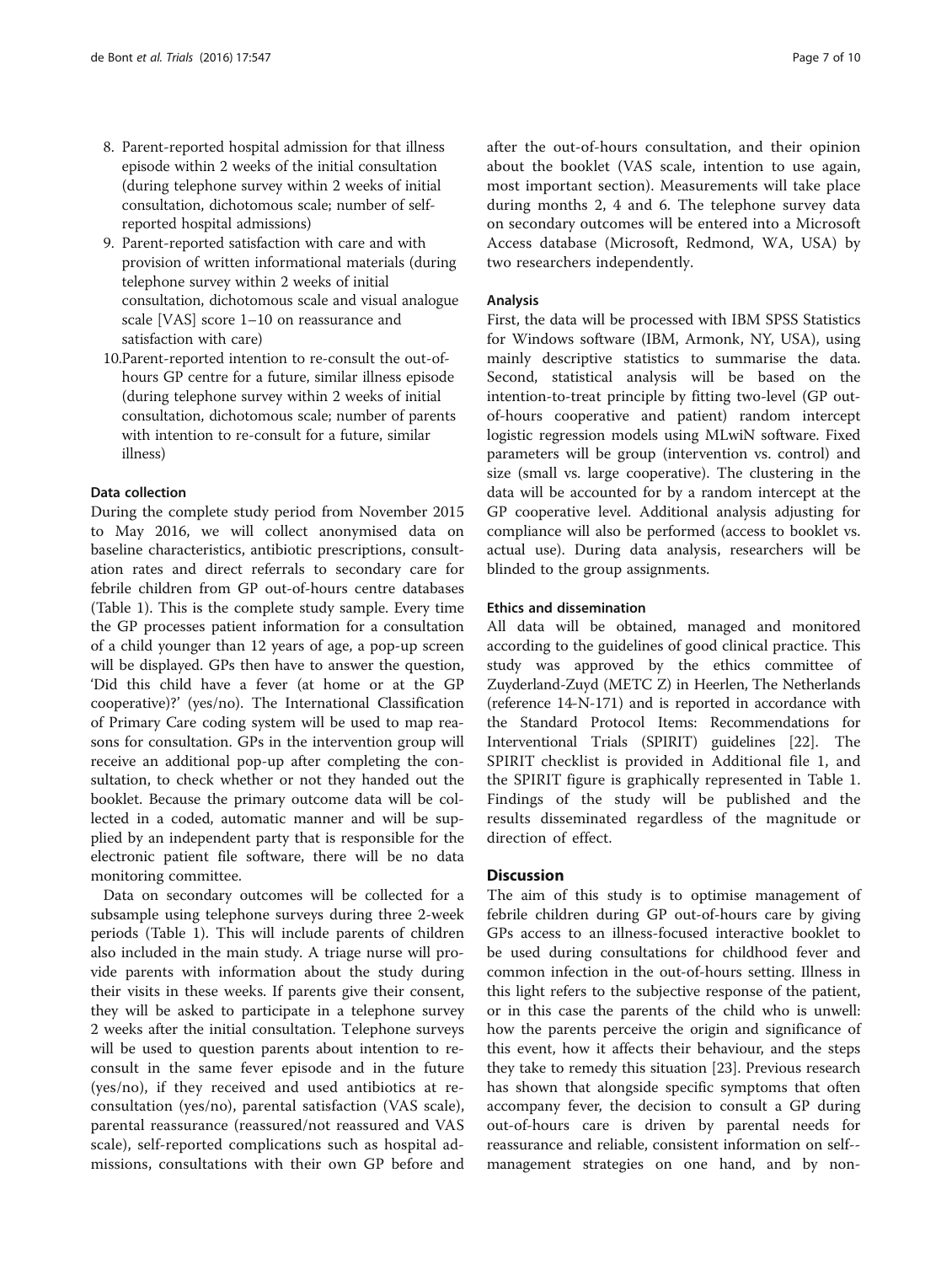medical factors such as work during the day and the fact that fever typically rises during the early evening on the other hand [[9](#page-8-0)]. In turn, GPs acknowledge that this decision that parents make to consult during out-of-hours care plays an important role in the decision to prescribe antibiotics [\[11](#page-9-0)]. Exploring the illness experience of parents of children with fever and infections may lead to a potential intervention which can improve these consultations because it specifically addresses the concerns and questions that parents have when their child is sick. However, strong safety net advice provided in a booklet can hypothetically also provide a disease-focused solution for GPs by providing them with a way to reduce diagnostic uncertainty with these children, thereby also reducing the number of 'better safe than sorry' antibiotic prescriptions [[15\]](#page-9-0).

Providing parents of febrile children with safety net advice during consultations has been proposed previously [\[12, 24\]](#page-9-0). However, this will be the first study to explore the impact of using an illness-focused interactive booklet on antibiotic prescriptions, (re-)consultations and intention to re-consult, referral rates, parental satisfaction and self-reported adverse events in febrile children during out-of-hours GP care. An interactive booklet has been shown to be a promising intervention for reducing antibiotic prescriptions in different populations and settings in primary care [\[13](#page-9-0), [14](#page-9-0)]. For example, one study of children with respiratory tract infections showed a 50% reduction in antibiotic prescriptions [\[14](#page-9-0)]. The clinically relevant difference of 6% chosen in this study is arbitrary because this is the first such study in this setting (out-of-hours care) and also in The Netherlands. Additionally, baseline prescription rates differ widely between different settings and countries, and baseline prescription rates in The Netherlands are already lower than in many other Western countries. As mentioned, the difference chosen is based on the fact that it will reduce the number of prescriptions to from one in four to one in five to six. However, we believe that any significant reduction can be considered clinically relevant in an era of increasing antibiotic resistance.

Previous research showed that GPs believe that in order to make an intervention suitable for use during out-of-hours care, it needs to be physically available in every consultation room [[11](#page-9-0)] because this can act as a reminder to use the intervention, but specifically to avoid having to go through the effort of downloading or printing material in these often time-pressured consultations. This was an important reason to choose a physical booklet during this study. If the booklet turns out to be successful and satisfactory, it is our intention to spread it digitally as well as physically.

Every participating GP out-of-hours cooperative is randomised either to GP access to the illness-focused

interactive booklet or to care as usual. In this case, we believe this design has multiple advantages over an individual RCT. It is inappropriate to randomise the intervention on an individual level because of the high risk of contamination. To clarify, communication skills cannot be randomised on a patient level, because it would be very demanding for GPs to change communication between every patient. Moreover, GPs can become confused when they have to use different communication skills with different patients. This would result in a risk of exposing parents in the control group to information from the intervention and creating the risk of contamination. This risk is especially high because GPs do not see febrile children at a fixed rate. To explain, we anticipate that GPs will be triggered by the content of the booklet to improve how they provide information within the consultation. If the trial were individually randomised, then there would be a risk that GPs would improve the information they provided to parents in the control group as well. We also believe it is not feasible to randomise on a GP level. A Dutch GP has approximately 12–40 shifts per year, and 50% of the consultations will not be eligible for recruitment, because no young children are physically seen. In other words, if a GP has only 12 shifts annually and only 50% of the consultations are eligible for recruitment, the chances of that GP actively remembering to hand a booklet to parents are small, especially if not every GP at one cooperative is working with the booklet. Besides this fact, it is also more practical to provide every consultation room with the necessary material, thereby making use of the tool more attractive, accessible and pragmatic in often time-pressured consultations.

However, using a cluster RCT also has its limitations. First, blinding of the participating GPs is very difficult because the transfer from care as usual to the intervention is obviously noticeable. To avoid bias, we will blind GPs to the outcome in both groups. Additionally, those with access to outcome data will be blinded by coding the dataset. Second, randomisation takes place on a GP out-of-hours cooperative level, and the cluster effect has to be taken into account. It is possible that participants within one cluster share certain characteristics, such as quality of care at the GP out-of-hours cooperative, which might result in a substantial loss of power. Therefore, we choose to correct for the cluster effect in the sample size calculation and in the data analysis by using multilevel analysis. Estimation of a required sample size in cluster RCTs is difficult because the expected effect size, anticipated cluster size and ICC have to be estimated and reported [\[25](#page-9-0)]. Despite these unknown variables, we believe this is the best methodology for this pragmatic study [[26\]](#page-9-0).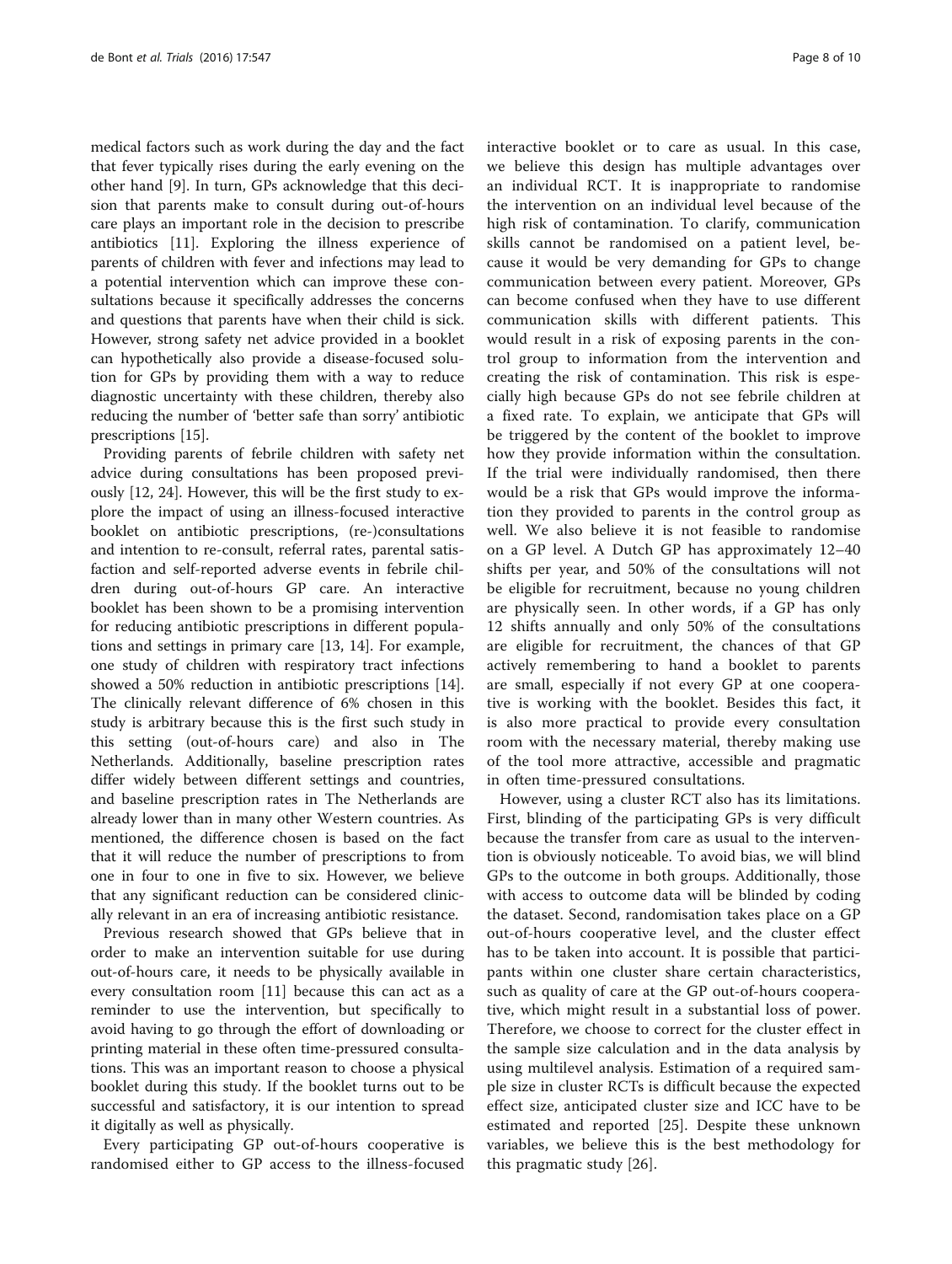<span id="page-8-0"></span>It can be expected, that out-of-hours cooperatives not receiving the illness-focused interactive booklet during the intervention may progressively lose interest in including patients. To prevent this, those centres allocated to the control arm will be informed that they will receive the information exchange tool after the study period as an incentive.

The average antibiotic prescription rate found in our cohort study, which is chosen as the baseline antibiotic prescribing proportion, is less than the 35% antibiotic prescription rate found in previous studies in adults and children [5, [14, 27](#page-9-0)]. As we know from previous studies, antibiotic prescription rates vary extensively between GPs. Therefore, we have purposefully chosen to use broad inclusion criteria and not to select specific causes of fever in children. By doing so, we aim to get as close as possible to actual practice and considerations of GPs' prescribing decisions. This means that we expect that not every child in the intervention group will receive the booklet, owing to various realistic reasons such as a language barrier, a specific disease that is not described in the booklet, or because parents simply do not wish to receive the booklet. Moreover, GPs will differ in their own perceived need to use such an interactive booklet during consultations. While some may use it in all their consultations for children with fever, some may never use it. This probably reflects the use of current information materials, mostly patient leaflets [\[13\]](#page-9-0). We choose to perform a pragmatic study, allowing for this variation but also facilitating possible future implementation in daily practice.

## Trial status

The trial is registered with ClinicalTrials.gov (NCT02594553), and recruitment was ongoing during the time of first submission.

# Additional file

[Additional file 1:](dx.doi.org/10.1186/s13063-016-1667-8) SPIRIT checklist. (DOC 120 kb)

#### Abbreviations

CHILI: Childhood Infections Limburg study; GP: General practitioner; ICC: Intra-cluster correlation coefficient; RCT: Randomised controlled trial; SPIRIT: Standard Protocol Items: Recommendations for Interventional Trials; VAS: Visual analogue scale

#### Acknowledgements

We thank Paddy Hinssen for data support in the pilot study.

#### Funding

The Netherlands Organisation for Health Research and Development (ZonMw grant 836–021022) funded this study. JWLC is supported by a Veni grant (91614078) from the Netherlands Organisation for Health Research and Development (ZonMw). The funders had no role in study design, data collection, data analysis, data interpretation or writing the report.

#### Availability of data and materials

Not applicable.

#### Authors' contributions

JWLC and EGPMdB conceived the idea for this study. EGPMdB is the principal investigator and wrote the first version of the manuscript. BW, GE, GvW, NAF, BW and GJD were involved in the development of the protocol. All authors commented on the first draft and all further revisions of this manuscript. All authors read and approved the final manuscript.

#### Competing interests

The authors declare that they have no competing interests.

#### Consent for publication

Not applicable.

#### Ethics approval and consent to participate

The study was approved by the ethical committee of Zuyderland-Zuyd (METC Z) in Heerlen, The Netherlands (reference 14-N-171). Because providing written information about a disease can be considered a variation of care as usual, and because we will not be able to trace the data back to individual patients, the ethics committee waived the requirement of obtaining written informed consent. We did obtain informed consent from parents participating in the subsample (telephone survey).

#### Author details

<sup>1</sup>Department of Family Medicine, CAPHRI School for Public Health and Primary Care, Maastricht University, P.O. Box 6166200 MD Maastricht, The Netherlands. <sup>2</sup>Department of General Practice, Erasmus MC, University Medical Centre Rotterdam, P.O. Box 20403000 CA Rotterdam, The Netherlands.<sup>3</sup> Department of Paediatrics, Maastricht University Medical Centre (MUMC+), P.O. Box 58006212 AZ Maastricht, The Netherlands. 4 Division of Population Medicine, School of Medicine, Cardiff University, CF14 4YS Cardiff, UK.<sup>5</sup> Department of Methodology and Statistics, CAPHRI School for Public Health and Primary Care, Maastricht University, P.O. Box 6166200 MD Maastricht, The Netherlands.

## Received: 4 May 2016 Accepted: 20 October 2016 Published online: 17 November 2016

#### References

- 1. National Institute for Health and Care Excellence (NICE). NICE guideline: feverish illness in children. London: NICE; 2013.
- 2. de Bont EG, Francis NA, Dinant GJ, Cals JW. Parents' knowledge, attitudes, and practice in childhood fever: an internet-based survey. Br J Gen Pract. 2014;64(618):e10–6.
- 3. Walsh A, Edwards H, Fraser J. Parents' childhood fever management: community survey and instrument development. J Adv Nurs. 2008;63(4):376–88.
- 4. de Bont EG, Lepot JM, Hendrix DA, Loonen N, Guldemond-Hecker Y, Dinant GJ, et al. Workload and management of childhood fever at general practice out-of-hours care: an observational cohort study. BMJ Open. 2015;5(5):e007365.
- 5. Elshout G, Kool M, Van der Wouden JC, Moll HA, Koes BW, Berger MY. Antibiotic prescription in febrile children: a cohort study during out-ofhours primary care. J Am Board Fam Med. 2012;25(6):810–8.
- 6. Otters HB, van der Wouden JC, Schellevis FG, van Suijlekom-Smit LW, Koes BW. Trends in prescribing antibiotics for children in Dutch general practice. J Antimicrob Chemother. 2004;53(2):361–6.
- 7. Macfarlane J, Holmes W, Macfarlane R, Britten N. Influence of patients' expectations on antibiotic management of acute lower respiratory tract illness in general practice: questionnaire study. BMJ. 1997;315(7117):1211–4.
- 8. Walsh A, Edwards H. Management of childhood fever by parents: literature review. J Adv Nurs. 2006;54(2):217–27.
- 9. de Bont EG, Loonen N, Hendrix DA, Lepot JM, Dinant GJ, Cals JW. Childhood fever: a qualitative study on parents' expectations and experiences during general practice out-of-hours care consultations. BMC Fam Pract. 2015;16(1):131.
- 10. Butler CC, Rollnick S, Pill R, Maggs-Rapport F, Stott N. Understanding the culture of prescribing: qualitative study of general practitioners' and patients' perceptions of antibiotics for sore throats. BMJ. 1998;317:637–42.